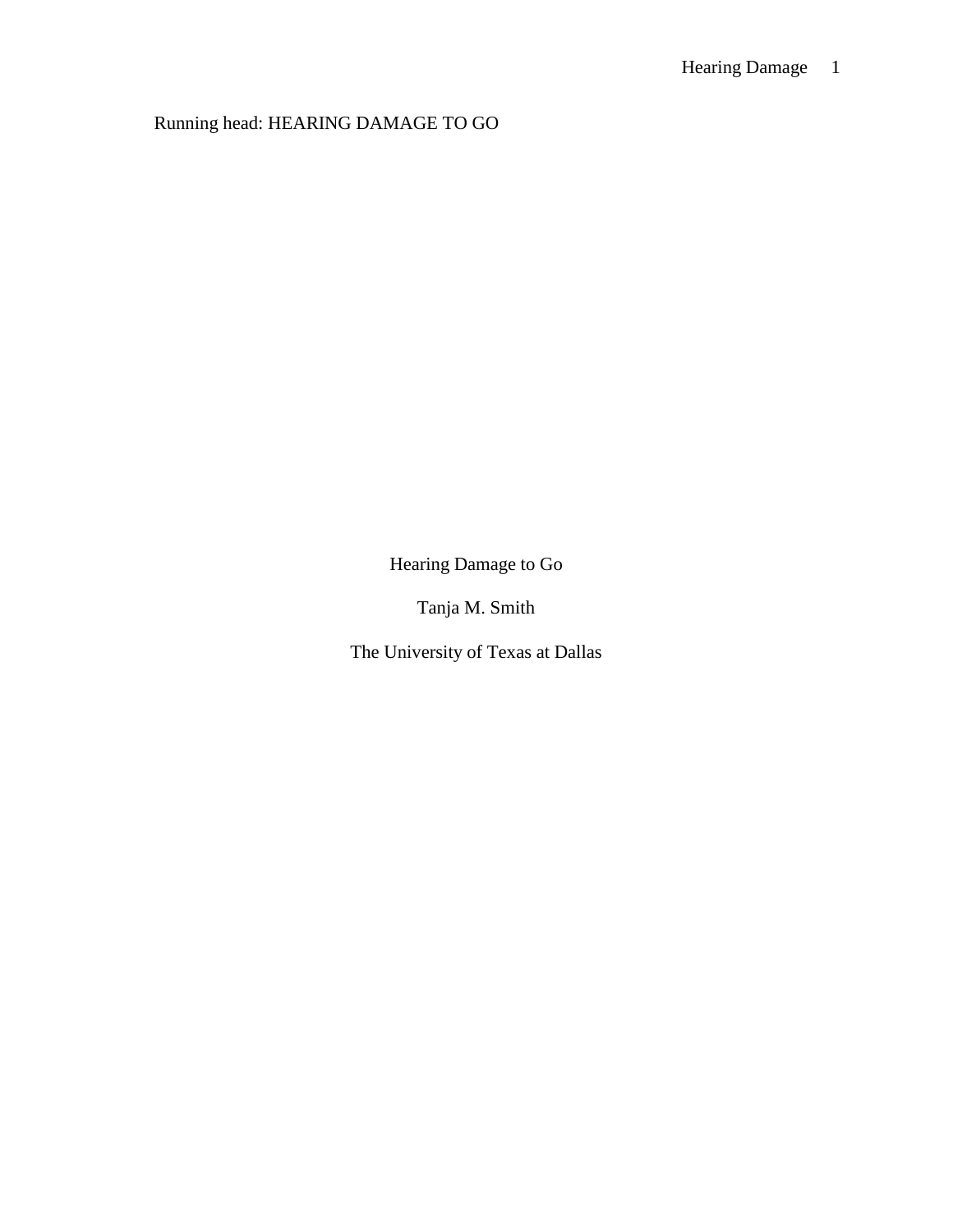# Abstract

Since the Science Learning Center (SLC) has opened, several students have complained about the noise generated by the Xlerator hand dryers. Upon testing, noise levels were recorded as high as 103.7 decibels inside the restroom, and 69.1 decibels outside the restroom with a closed door. In comparison with the Student Services Building (SSB) on campus, the problem appears to be that there is more reverberation in the Several recommendations for mediating some of the reverberation and monitoring are recommended, including tile removal from the long walls, moving the dryer away from so many corners to reduce reverberation, and moving lighting and sealing the large recessed chamber.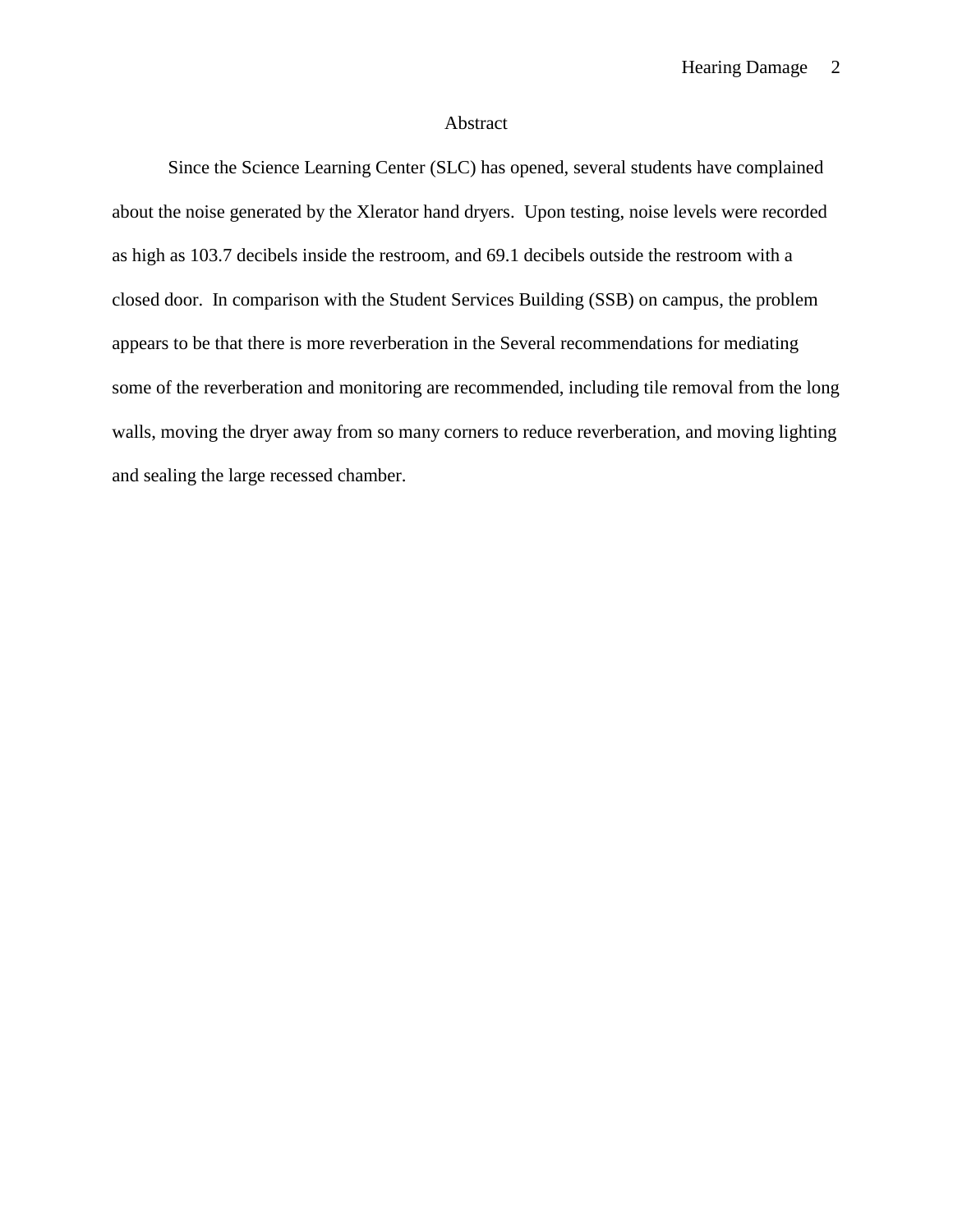### Introduction

It never fails that while I am in the Science Learning Center (SLC) restrooms that someone activates the hand dryer and noise hurts my ears. In speaking with other students and instructors, I am not alone in my complaint.

The National Institute for Occupational Safety and Health (2011) charts hearing damage can occur at 85 decibels (dBA) over an eight hour exposure. Allowable exposure time decreases as decibels rise. Anything at or above 85 dBA is required to be monitored as per the Occupational Safety & Health Administration's standard 1910.95 App G (2013). Initial research into why the SLC restrooms seem so loud puts blame not so much on the hand dryer, but on how it is used (i.e. palms up instead of down) and the placement near so many corners by the sink instead of along a straight wall (Hansen, Goelzer, 2001). To test the idea that moving the dryer location would decrease the noise level, I compared the noise level with identical hand dryers in another building. The hand dryers in the Student Services Building (SSB) are along a straight wall, and the hand dryers in the SLC are located next to sinks. Most other restrooms on campus either use a different type of hand dryer or still use paper towels. The purpose of this comparison may also serve as a basis for relocating the hand dryers in the SLC and reduce everyone's exposure to excessive noise that may, over time, cause hearing damage. Mt hypothesis is if the hand dryers in the SLC restrooms were moved to the straight wall away from all of the corners at the current positions, the restroom would not be so loud and not hurt my ears.

### EXPERIMENTAL DESIGN

In order to minimize variables, the hand dryers were tested in empty restrooms on three floors in the SLC building. For a comparison, two restrooms in the SSB were tested. Reasons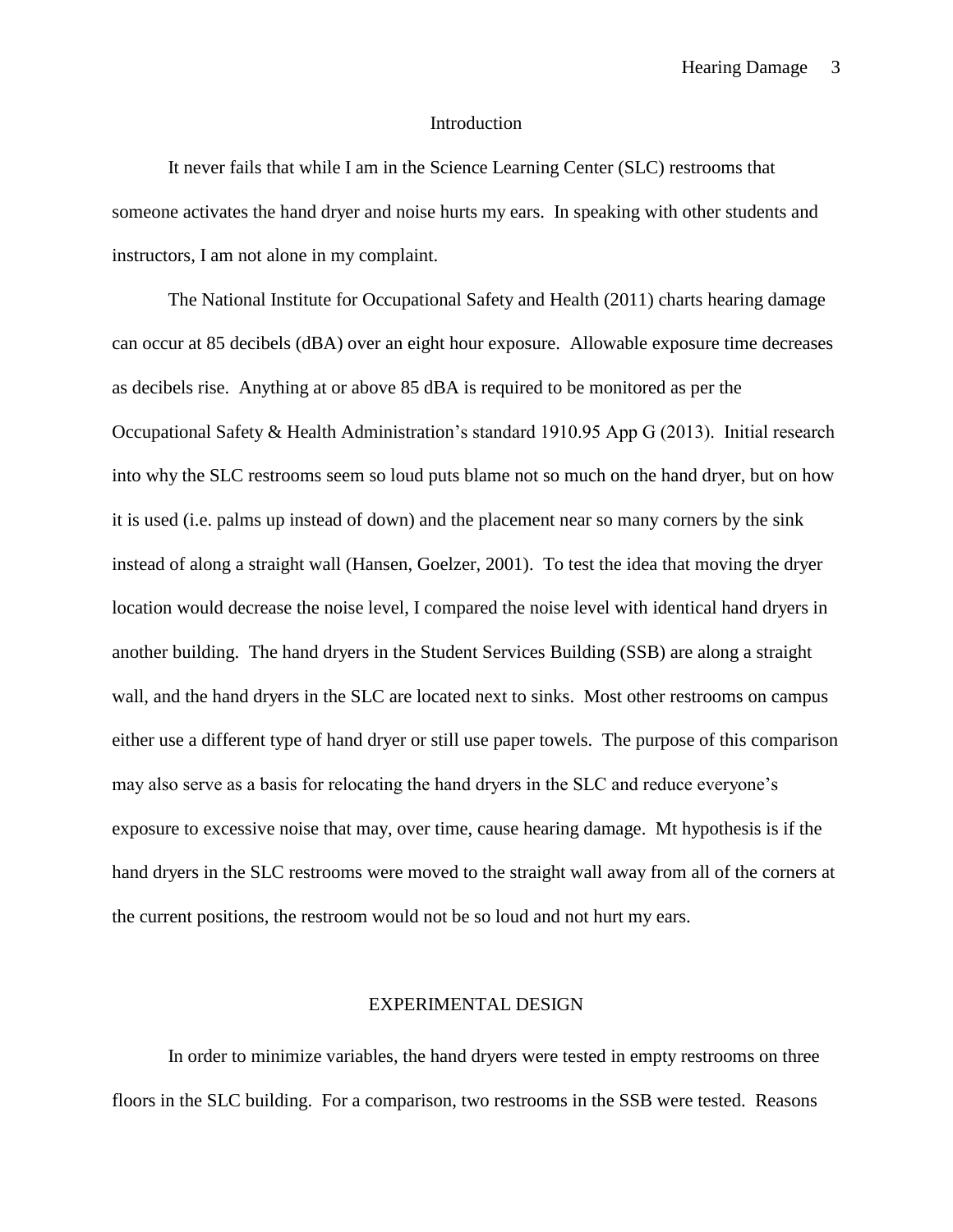for only testing two of the four restrooms in the SSB will be discussed in the Problems section. The same type of hand dryers are used in those restrooms. I was unable to obtain model numbers for the dryers.

In order to get a better idea of how much students are exposed to the sound levels generated by the hand dryers, I took sound readings at two locations in each restroom and one outside at a standard distance from the closed door of the restroom. In order to simulate conditions where the decibel meters would "hear" at the same height as the average female student at UT Dallas. The average height of the average female UTD student can be determined by starting with the average age. Because height changes over as we age, age is pertinent to determining the average height. The average age of students on campus in 2003, the most recent value was 24.4 years for undergraduates and 29.7 years for students in the master's program (OSPA, 2013). The average height of females in the United States was found using the US Census report. For females between the ages of 20 and 29 the mean height is 64.3 inches, or 163.322 cm (McDowell, Fryar, Ogden, Flegal, 2008). The next measurement needed was the placement of the ear canal on the head. Unfortunately, the only reference found gave measurements for males, but not females. Head height is determined by measuring the linear distance of the top of the head to the center of the ear canal on the transverse plane. For males this height is 215 mm, or 8.46 inches (Maroonoge, Emanuel, Letowski, 2013). Because a key piece of information as missing, I had to improvise. Head length averages from the same reference for both males and females were found. Head length is measured on the coronal plane from the point where the frontal bone meets the nasal bone to the occipital protuberance (Maroonroge, 2013). The head length for males is 196 mm and 180 mm for females. Using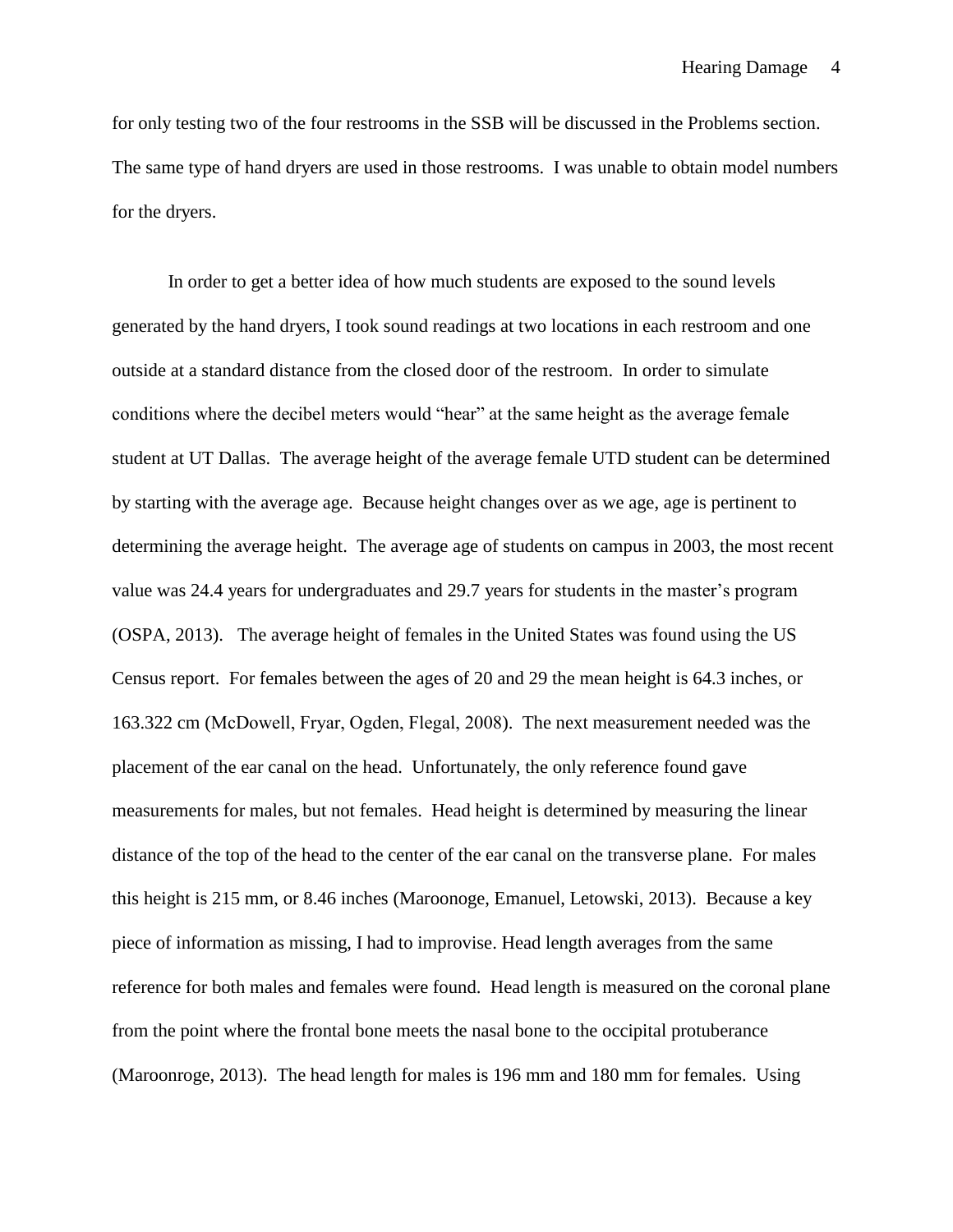these numbers as a ratio, acquire head height for females was determined. The head height was reduced by 8.2 percent and a head height of 197 mm, or 7.75 inches, was used for the experiment. Armed with this information, the necessary equipment to create a way to record sound levels was gathered.

## *Materials List*

To create a standard measuring device, sound meters would be needed to be taped to meter sticks to simulate the height of our average UTD female student. The UTeach center has data loggers and access to a professional sound meter, both with software for recording tests. The data logger recorded humidity, temperature, light, air pressure, and sound, while the Phonic recorded sound and frequency.

Phonic 1200 Personal Audio Assistant Sound Monitor Phonic 1200 Personal Audio Assistant Software Data Harvest Easy Sense Q5 Data Logger Data Harvest Easy Sense Q5 Software Four meter sticks Masking Tape Computer Tape Measure Pen and Notepad

To record the sound levels at "ear height" masking tape was used to tape together two meter sticks together in two spots. The top meter stick was marked at the height of 163.3 cm (average height of female UTD student) and at 143.6 cm (average height of ear canal). Each monitor was attached to a two meter stick setup such that the microphones of each monitor were at 143.6 cm (see Figure 1, below).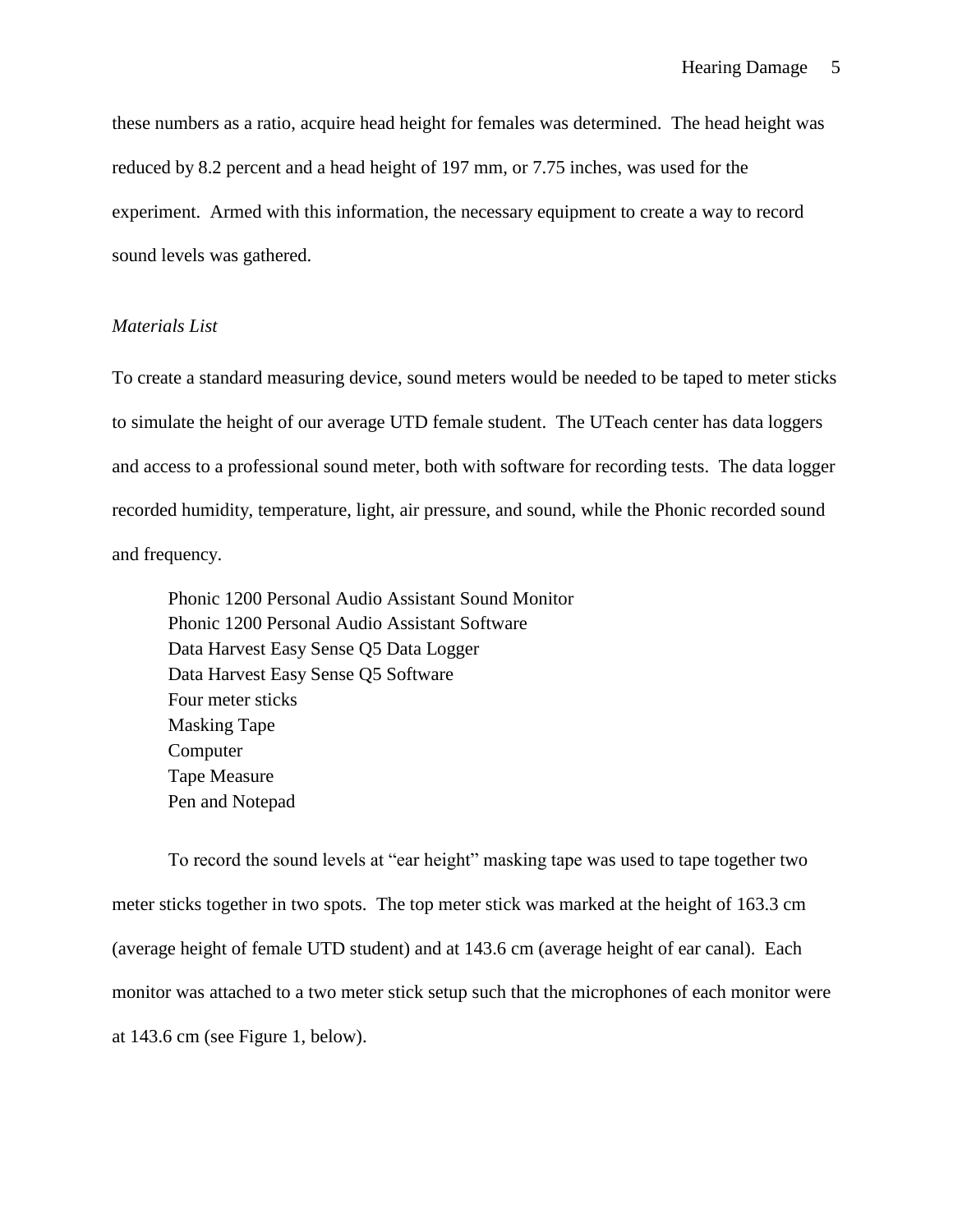

**Figure 1 - Meter stick setup with sound monitor microphones aligned to the ear canal height of 143.6 cm.**

Sound level readings were taken at three positions. The first position for readings was to be at twelve inches (30.48 cm) in front of the hand dryer to simulate a person drying their hands. The second position was at the farthest corner (distance varied) of the room to see how different the noise level was. The third position was outside in the hallway 100.5 inches (255.27 cm) from the closed door of the restroom and taped against the wall to see how loud the dryer was out in the hallway.

Because I had noticed the different ways that women dry their hands over the last two years, I ran trials at each position: palms up and palms down. The first trial was to simply run my hand beneath the dryer nozzle to activate it and then allow it to cutoff. The second trial was to activate the dryer and rub hands together with palms down for five to ten seconds, remove hands, and allow dryer to cutoff. The third and last trial was to activate the dryer and rub hands together with palms up and cupped for five to ten seconds, remove hands, and allow dryer to cutoff. This procedure was followed for each position in each restroom tested.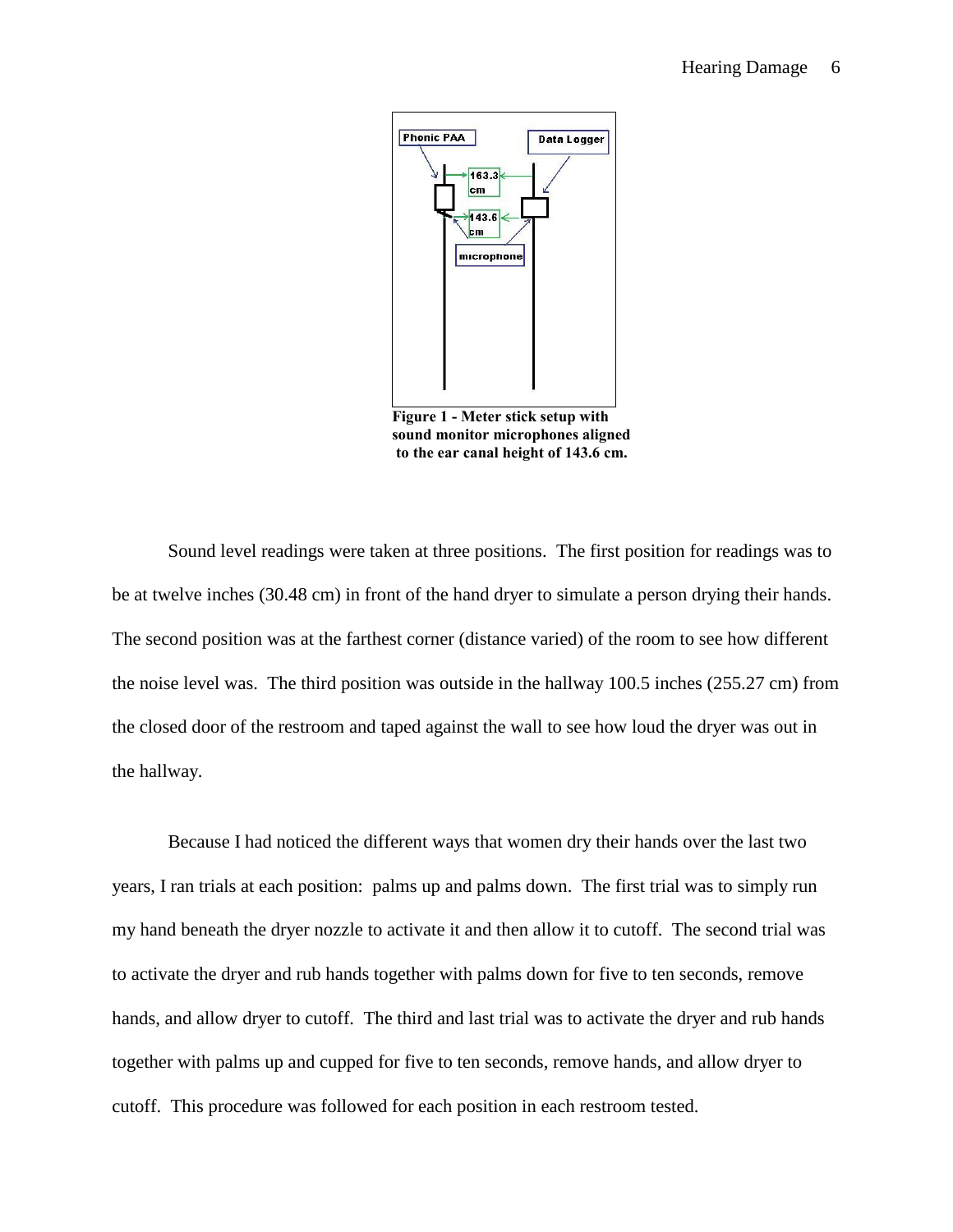To prepare for each run, I entered the restroom, measured and taped the sound monitor setups to the wall, then setup the computer to record each monitor. With computer programs on split screen, I was able to monitor while running trials. After each trial was completed, files were saved for further analysis.

One of the safety concerns for this investigation was to be careful to wipe off the counter for the computer to avoid any electrical issues caused by contact with water. Care was also taken with the monitor setups so that they did not get wet or fall and damage the meters or hit me. Ear plugs were worn to limit my own exposure to the noise testing.

### ANALYSIS

The readings that were recorded during testing surprised me. Samples of readings from the second floor of the SSB and for the first floor of the SLC had the following graphs of recorded values for activations of the dryer (see Figure 2 and Figure 3, below). In Figure 2 from the SSB, the hand dryer was activated at 140 seconds, and allowed to cut off at 160 seconds with a maximum noise level of 88.6 dBA. The second activation began at 241 seconds. Hands were dried under the spout with palms down. The dryer was cut off 301 seconds at a maximum noise level of 100.4 dBA. The third trial was started at 441 seconds. Hands were dried in the palms up and cupped position. The dryer cut off at 501 seconds with a maximum noise level of 103.1 dBA.

In Figure 3 from the SLC, the hand dryer was activated at 109 seconds, and allowed to cut off at 136 seconds with a maximum noise level of 92.8 dBA. The second activation began at 217 seconds. Hands were dried under the spout with palms down. The dryer was cut off 298 seconds at a maximum noise level of 101.6 dBA. The third trial was started at 406 seconds. Hands were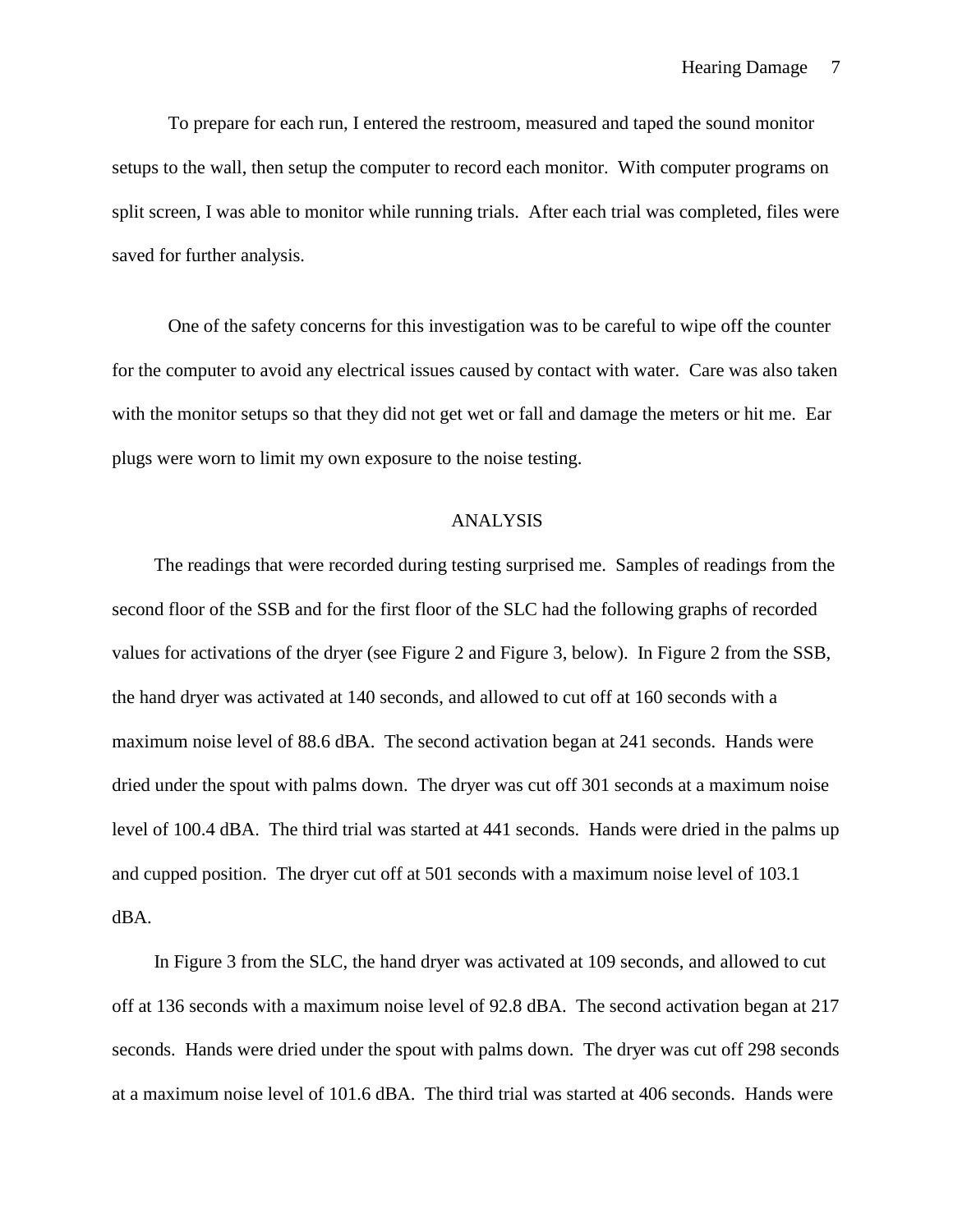dried in the palms up and cupped position. The dryer cut off at 487 seconds with a maximum noise level of 103.7 dBA. Additional comparative graphs can be found in the Appendix.



**Figure 2: Hand dryer activated and left to run, activated and hands palms down, and then activated and hands cupped, palms up. (max 103.2 dBA)**



**Figure 3: Hand dryer activated and left to run, activated and hands palms down, and then activated and hands cupped, palms up. (max 103.7 dBA)**

At each activation of the hand dryer in both buildings, SSB and SLC, the hand dryers emitted well over 80 decibels, without anyone's hands under the dryer spout. There were higher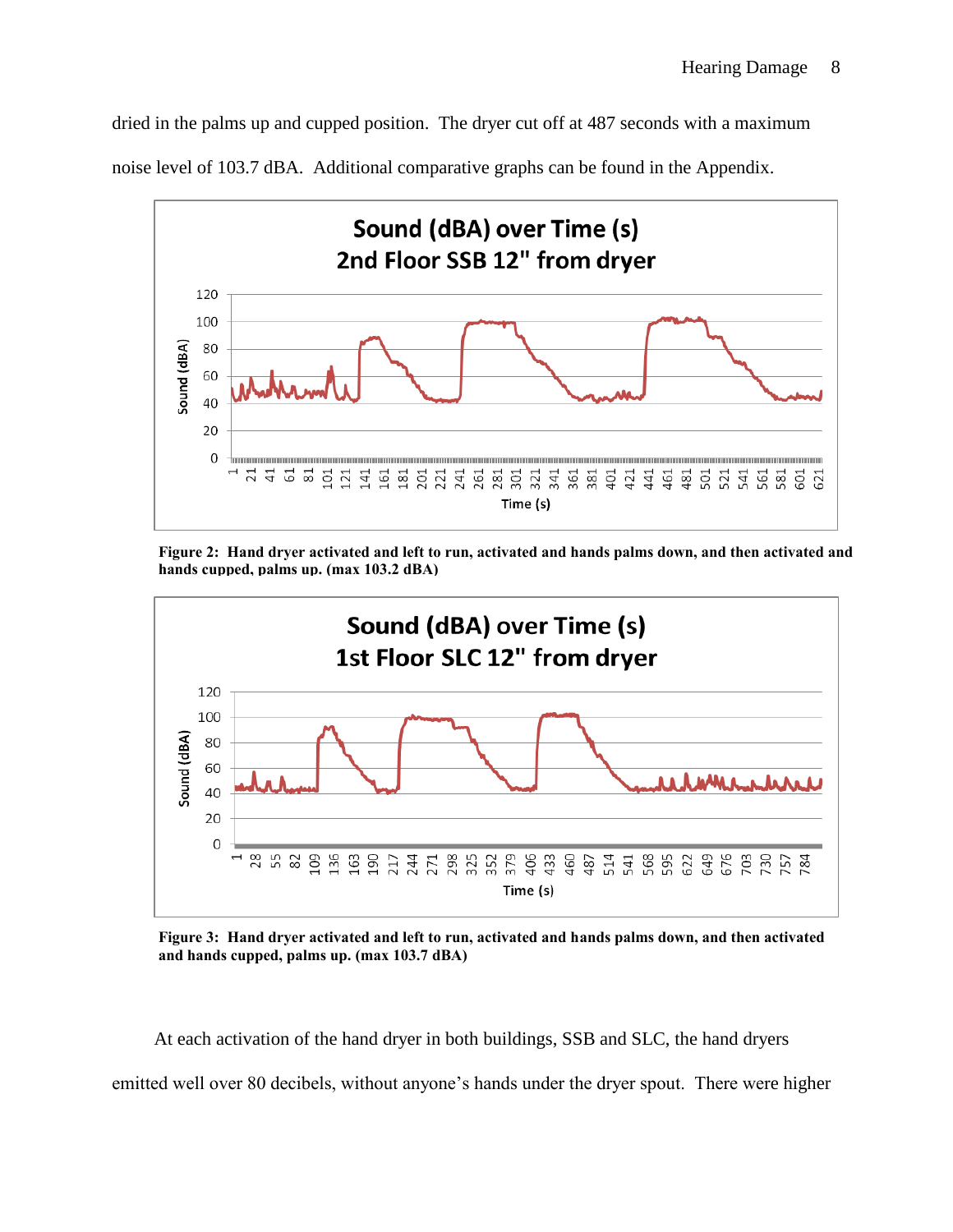noise levels when hands were placed under the dryer spout, with the greatest decibels being reached when hands were palms up and cupped. Although I had thought that the two buildings would yield drastically different results, this was not the case. The two trials had very similar results with maximum noise levels above 103 dBA. However, the sound took longer to die off after the dryer cutoff in the SLC restroom. In the SSB, the dryer took seven to ten seconds to return to base levels, increasing as the noise level rose. In the SLC, the dryer took roughly six seconds to return to base levels for each trial. This may be due to the number of surfaces the sound has to bounce around. In the SSB restrooms, the long wall has no tile and there is no recessed lighting. The SSB restroom also has an inset plate around the hand dryer with a rounded bottom that redirects the airflow and perhaps lessens reverberation. In the SLC restrooms, all walls are tiled and there is a large gap for recessed lighting above the sinks, creating more places for the sound to reverberate (Hansen, 1996).

## PROBLEMS

As with most investigations, several problems were encountered during testing.

- 1. The SSB only had one restroom on the second floor that was comparable to size and shape of the restroom in the SLC. The other restrooms in the SSB were smaller and only had two stalls, while the all of the three restrooms in the SLC were of consistent size and shape with four stalls. That reduced my sample considerably.
- 2. The battery on the computer died after only testing two restrooms in the SSB and I was unable to continue.
- 3. I could not hold the equipment with the monitors attached consistently straight or level while running the tests. The first position had to be changed to twelve inches (30.48 cm) to the right of the dryer and taped against the wall.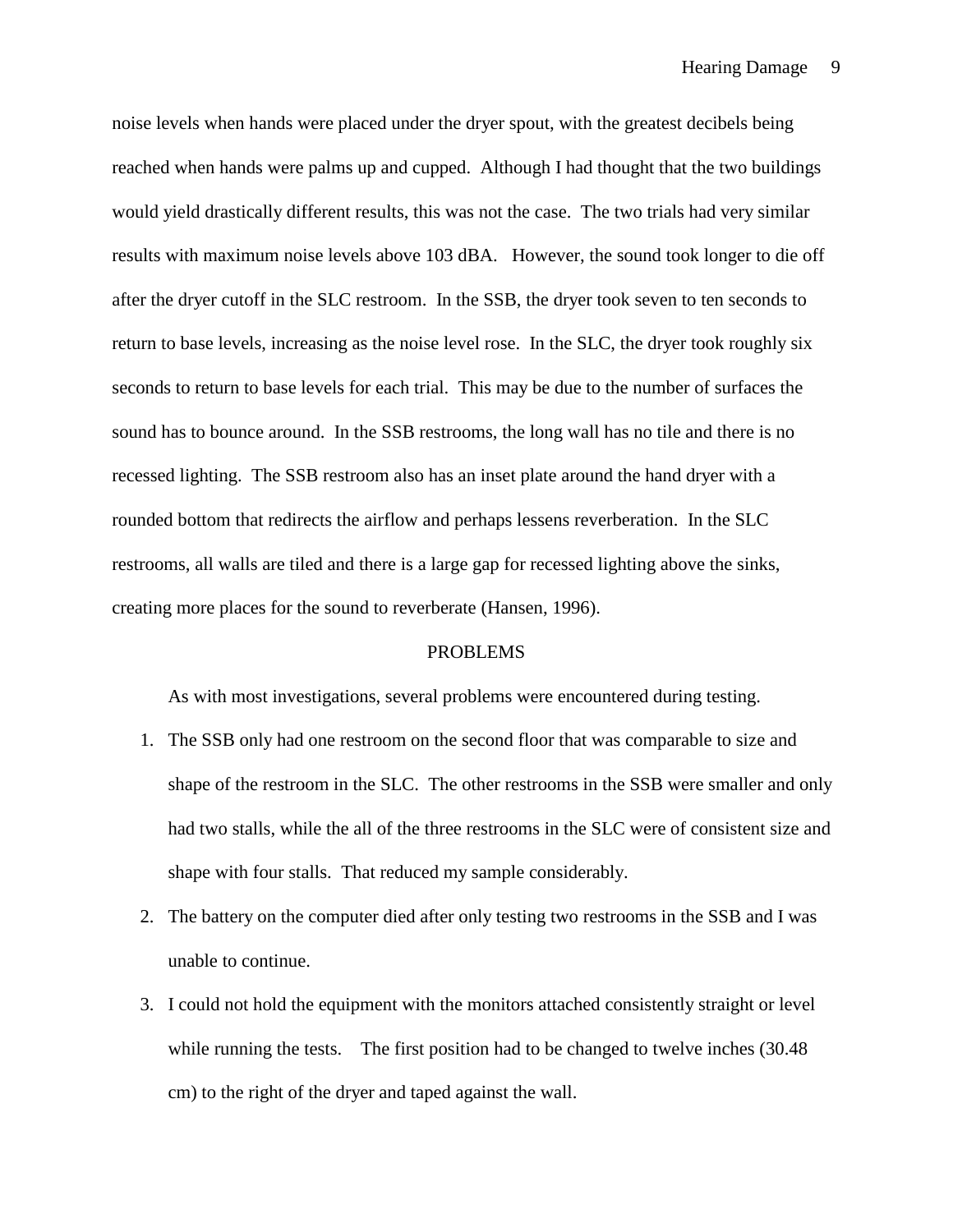4. Difficulty was encountered when attempting to analyze data collected by the Phonic 1200 Personal Audio Assistant Sound Monitor. The information was unable to be opened so all data within this report was collected from the Data Harvest Easy Sense Q5 Data Logger.

I expected to have some unforeseen complications, however, not this many. Another investigation with repeated trials in each restroom of the SLC and SSB, as well as other buildings, would be required for this report to have any relevance.

## **CONCLUSION**

My hypothesis is invalid. Similar sound readings were found in both restrooms. The plate around the dryer and having one long wall without tile appears to have shortened the length of time that the sound took to die off. Making similar changes to the SLC restroom may reduce the length of time of exposure to high decibels for students, faculty, and staff in this building.

Another consideration for the UTD safety staff to consider is that they may not be in compliance with OSHA. Sound monitoring should be done when there are sounds at 85 decibels and above (OSHA 2013).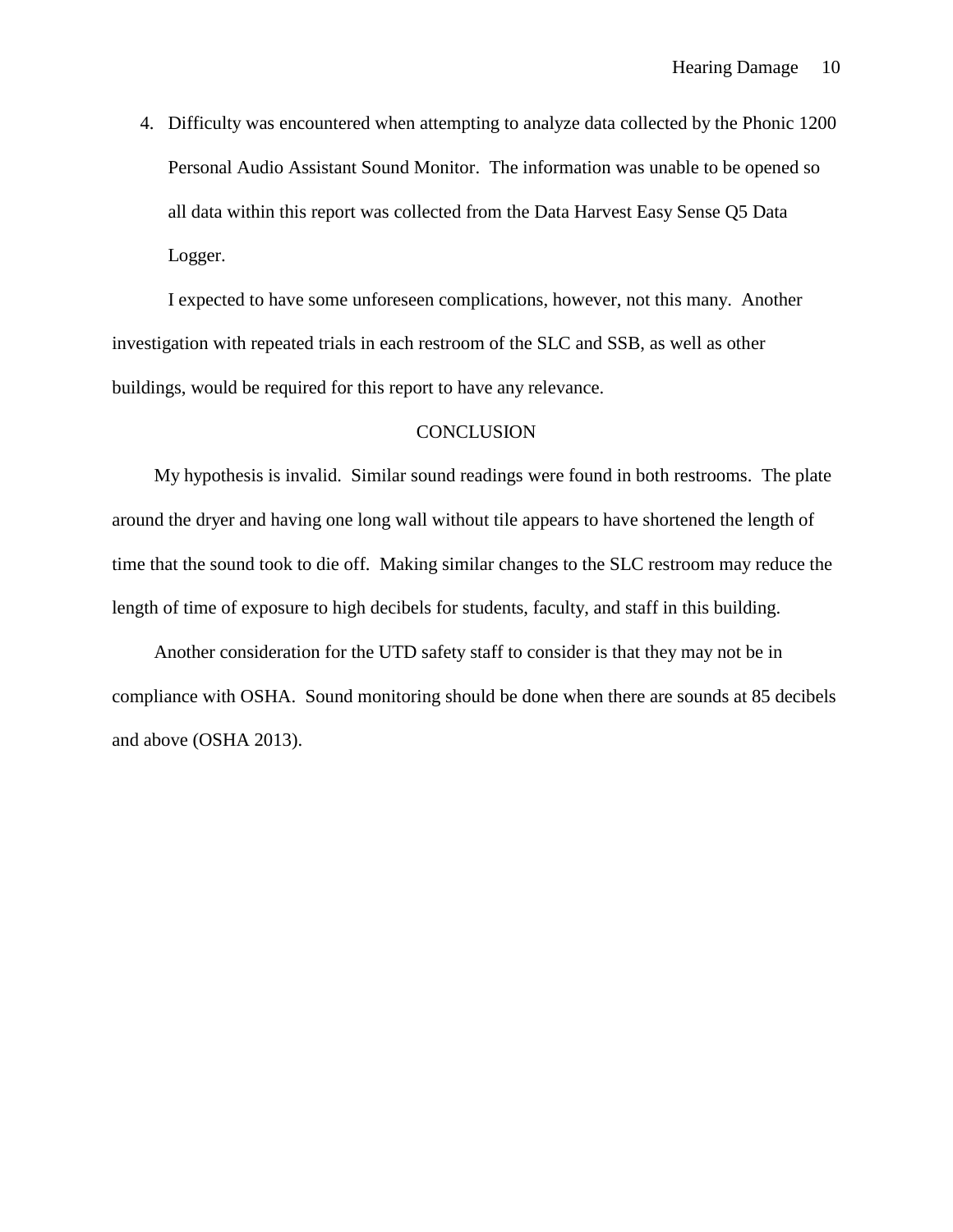### References

- Average Age of Degree-Seeking Students, Fall 1986 to Fall 2003. (n.d.). In *Office of Strategic Planning and Analysis*. Retrieved June 11, 2013, from http://www.utdallas.edu/ospa/stats/documents/Avg\_Age\_F86-F03\_000.pdf
- Hansen, C. H. (1996). Engineering Noise Control. *Goelzer, B., H. Hansen, CH, Sehrndt, GA (eds.) Occupational Exposure to Noise: Evaluation, Prevention and Control.* World Health Organization, Geneva.
- Hansen, C. H. (2001). Fundamentals of acoustics. *Goelzer, B., H. Hansen, CH, Sehrndt, GA (eds.) Occupational Exposure to Noise: Evaluation, Prevention and Control.* World Health Organization, Geneva.
- Maroonroge, S., Emanuel, D. C., & LETOWSKI, T. R. (n.d.). Basic Anatomy of the Hearing System. In *US Army Aeromedical Research Laboratory*. Retrieved June 1, 2013, from Google Scholar.
- McDowell, M. A., Fryar, C. D., Ogden, C. L., & Flegal, K. M. (2008, October 22). Anthropometric Reference Data for Children and Adults: United States, 2003– 2006. *National Health Statistics Report*, *10*, 14. Retrieved June 1, 2013, from Google.
- National Institute for Occupational Safety and Health. (2011, May 10). Noise and Hearing Loss Prevention: How to "Look" at Noise. In *Centers for Disease Control and Prevention*. Retrieved June 1, 2013, from http://www.cdc.gov/niosh/topics/noise/chartlookatnoise.html.
- OSHA. (n.d.). Noise and Hearing Conservation. In *Occupational Safety & Health Administration*. Retrieved June 1, 2013, from http://www.osha.gov/dts/osta/otm/noise/exposure/index.html.
- OSHA. (n.d.). What is the Purpose of Noise Monitoring? In *Occupational Safety & Health Administration*. Retrieved June 1, 2013, from